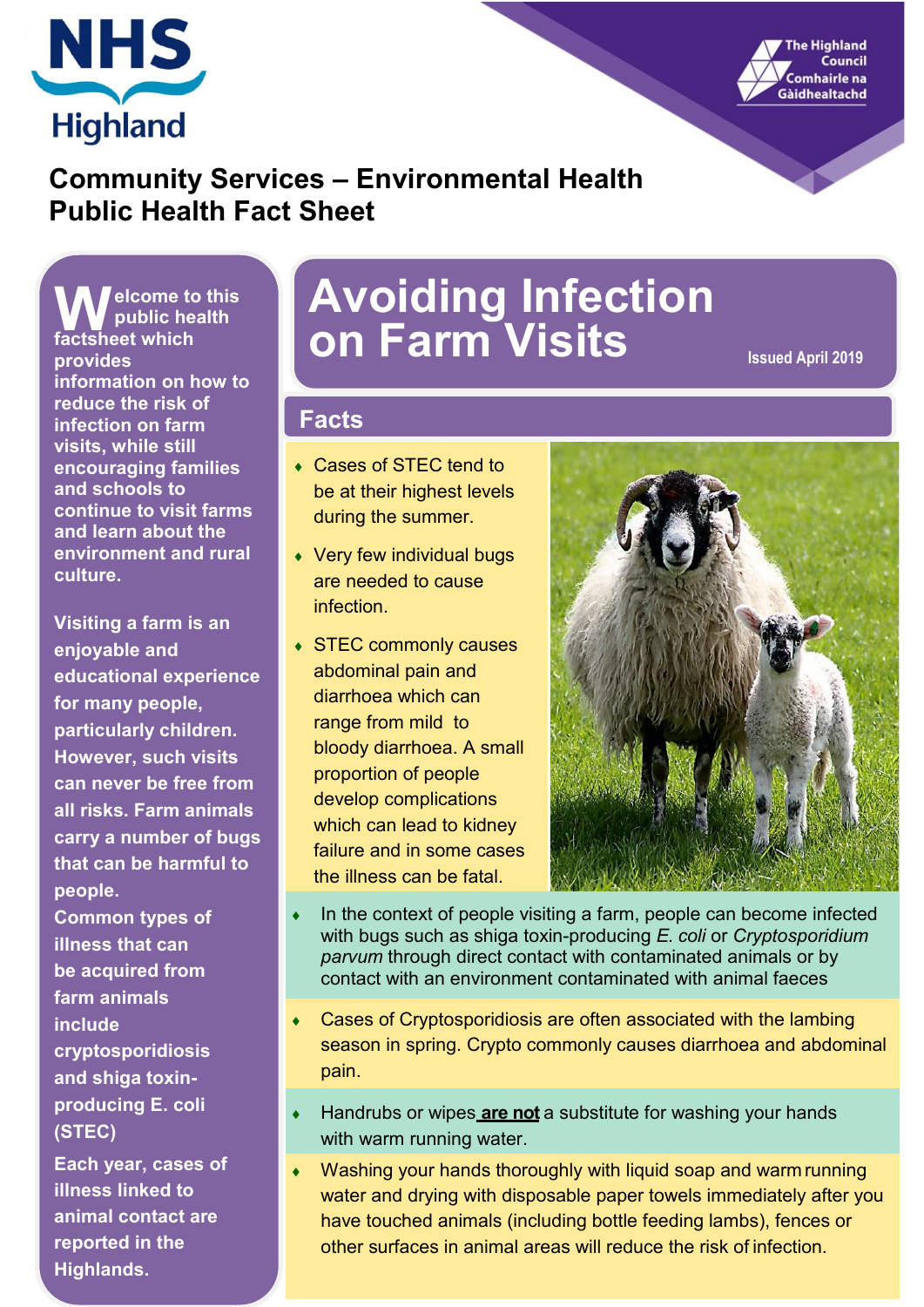# **What to do when visiting a farm**

| Do check that cuts, grazes etc. on children's<br>$\checkmark$<br>hands are covered with waterproof dressings.                                                                                                              | Don't put hands on faces or fingers in mouths<br>$\mathbf x$<br>while petting animals or walking round the farm.                                  |  |
|----------------------------------------------------------------------------------------------------------------------------------------------------------------------------------------------------------------------------|---------------------------------------------------------------------------------------------------------------------------------------------------|--|
| Do wash your hands thoroughly with liquid soap<br>$\checkmark$<br>and warm water and dry with paper towels:-<br>after you have touched animals, fences or<br>other surfaces in animal areas;<br>before eating or drinking. | Don't kiss farm animals or put your face close<br>$\mathbf x$<br>to animals.                                                                      |  |
| Do remove and clean boots or shoes that might<br>$\checkmark$<br>have become soiled and clean pushchair<br>wheels. Then wash your hands thoroughly with<br>liquid soap and warm water and dry with paper<br>towels.        | Don't eat or drink while touching animals or<br>$\mathbf x$<br>walking round the farm. This includes not eating<br>sweets, crisps or chewing gum. |  |
| Do supervise children closely to ensure that<br>they wash their hands thoroughly.                                                                                                                                          | Don't taste or eat any animal feed<br>$\mathbf x$                                                                                                 |  |
| Do eat and drink in picnic areas or cafes only<br>$\checkmark$                                                                                                                                                             | Don't eat anything that has fallen on the floor.<br>$\mathbf x$                                                                                   |  |
|                                                                                                                                                                                                                            | Don't use handrubs or wipes instead of<br>$\mathbf{x}$<br>washing hands with liquid soap and warm water                                           |  |
| Teachers or people organising visits can download "Advice to Teachers and Others who organise visits for children" at                                                                                                      |                                                                                                                                                   |  |

[www.face-online.org.uk/resources/preventing-or-controlling-ill-health-from-animal-contact-at-visitor-attractions-industry](http://www.face-online.org.uk/resources/preventing-or-controlling-ill-health-from-animal-contact-at-visitor-attractions-industry-code-of-practice)[code-of-practice.](http://www.face-online.org.uk/resources/preventing-or-controlling-ill-health-from-animal-contact-at-visitor-attractions-industry-code-of-practice)

**If anyone is sick or has diarrhoea after a farm visit contact your GP or call NHS 24 as soon as possible. If anyone, particularly a young child has bloody diarrhoea, seek immediate emergency medical attention.**

# **Pregnant women**

Pregnant women who come into close contact with sheep during lambing or other farm animals that are giving birth may risk their own health, and that of their unborn child, from infections that such animals can carry. Although these infections are very unusual, it is important that pregnant women are aware of the potential risks and take appropriate precautions. These risks are not only associated with sheep, nor confined only to the spring (when the majority of lambs are born). Cattle and goats that have recently given birth can also carry similar infections.

To avoid the possible risk of infection:

| Pregnant women should not help ewes to<br>lamb, or to provide assistance with a cow that<br>is calving or a nanny goat that is kidding.                                                                                                                                                                       | Pregnant women should avoid contact with<br>aborted or new-born lambs, calves or kids or with<br>the afterbirth, birthing fluids or materials (e.g.<br>bedding) contaminated by such birth products.                                                                                                                                                                |
|---------------------------------------------------------------------------------------------------------------------------------------------------------------------------------------------------------------------------------------------------------------------------------------------------------------|---------------------------------------------------------------------------------------------------------------------------------------------------------------------------------------------------------------------------------------------------------------------------------------------------------------------------------------------------------------------|
| Pregnant women should ensure contacts or<br>partners who have attended lambing ewes or<br>other animals giving birth take appropriate<br>health and hygiene precautions, including the<br>wearing of personal protective equipment and<br>perform good hand hygiene to remove any<br>potential contamination. | <b>Pregnant women should avoid handling (including</b><br>washing) clothing, boots or any materials that may<br>have come into contact with animals that have<br>recently given birth, their young or afterbirths.<br>Potentially contaminated clothing will be safe to<br>handle after being washed at the highest<br>temperature recommended by the manufacturer. |

Further information for pregnant women in the lambing season is available on the PHE website: [https://www.gov.uk/](https://www.gov.uk/guidance/infectious-diseases-during-pregnancy-screening-vaccination-and-treatment#infection-risks-during-lambing-season) [guidance/infectious-diseases-during-pregnancy-screening-vaccination-and-treatment#infection-risks-during-lambing](https://www.gov.uk/guidance/infectious-diseases-during-pregnancy-screening-vaccination-and-treatment#infection-risks-during-lambing-season)[season](https://www.gov.uk/guidance/infectious-diseases-during-pregnancy-screening-vaccination-and-treatment#infection-risks-during-lambing-season)